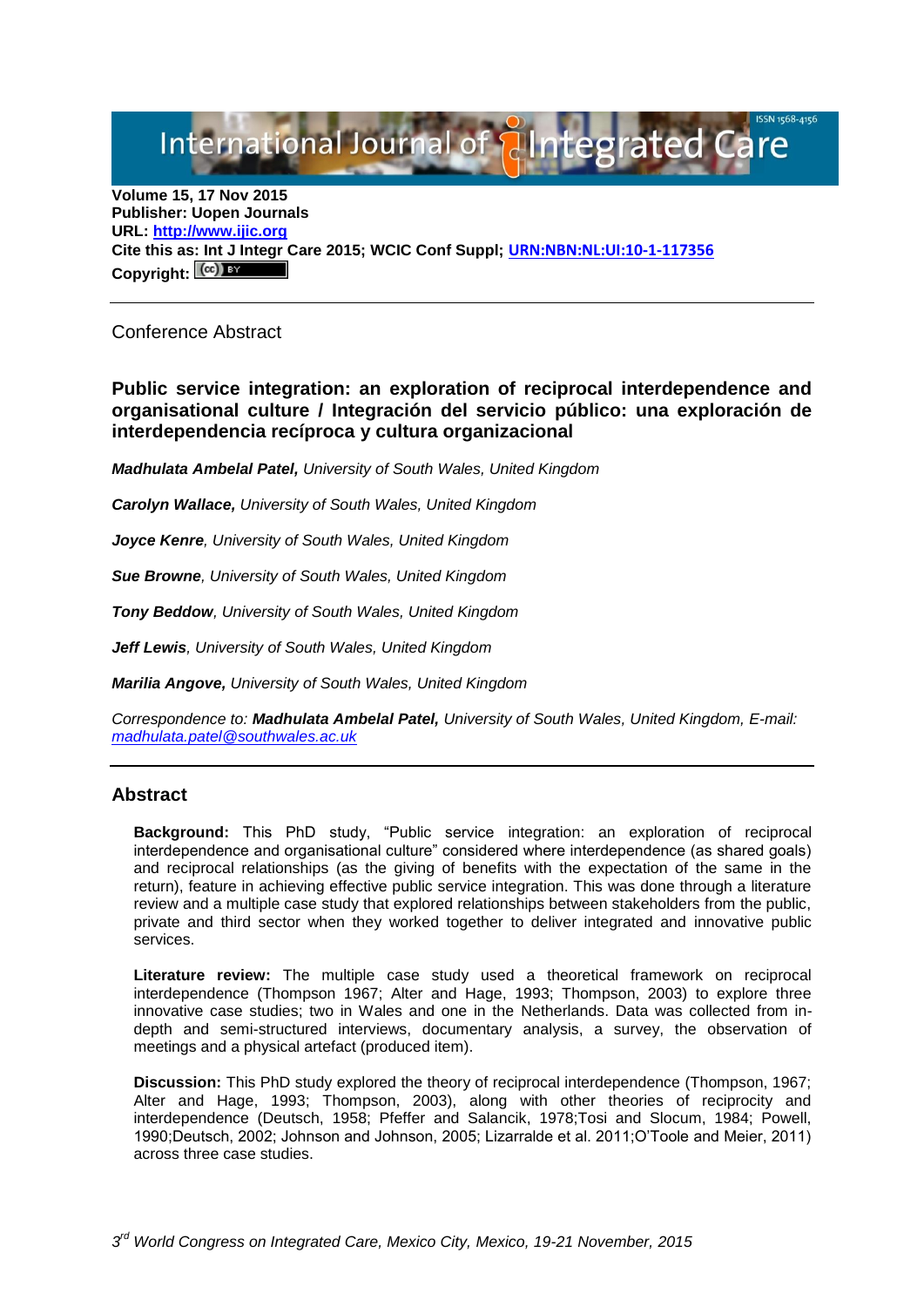The outcome of this exploration lead the author to discover that such theories can serve integration of the public, private and third sector because they offer additional insight into relationships between organisations to achieve joint goals, such as during the development of innovative public services.

This is because these theories identify a rationale that it is difficult, if not impossible, for any organisation to achieve their goals alone. There is a reminder that sectors and organisations rely on each other as well as citizens, the government and a whole range of other stakeholders (e.g. shareholders, trustees and local community groups) to secure resources, expertise, ideas, knowledge and ultimately, legitimacy to exist.

**Conclusion:** An exploration of the theory of reciprocal interdependence (Thompson 1967; Alter and Hage, 1993; Thompson, 2003) lead the PhD study's author to conclude that an understanding and implementation of interdependence can facilitate equality and mutual respect between each sector and organisation, based on the realisation that each are needed. This interdependent work enables sectors to pool their unique contributions which are especially critical during these austere times.

Public service integration is strengthened by reciprocal relationships because an understanding of reciprocity between the public, private and third sector requires each sector to understand what they will be expected to give and gain to contribute towards a shared goal.

Reciprocal relationships encourage sectors to engage in up front conversations where all parties are willing to acknowledge differences that may not always sit comfortably with each other. However, these differences have to be understood and negotiated to achieve public service integration. Improved working relationships can support increased efficiencies in the development of public services. This is as a result of collective commitment to share risks as well as benefits and a mutual respect that values everyone's contribution within and across sectors and organisations.

## **Conference abstract Spanish**

**Antecedentes:** Este estudio de doctorado "la integración del servicio público: una exploración de interdependencia recíproca y cultura organizacional", ha considerado la interdependencia (como metas compartidas) y las relaciones recíprocas (como la entrega de beneficios, con la expectativa de reciprocidad), característica para lograr la integración efectiva de servicio público. Esto se hizo a través de una revisión de la literatura y de un estudio de caso múltiple que exploró las relaciones entre los interesados de los sectores público, privado y del tercer sector, cuando trabajaron juntos para prestar servicios públicos integrados e innovadores.

**Revisión de la literatura:** El estudio de casos múltiples utiliza un marco teórico sobre la interdependencia recíproca (Thompson 1967; Alter y Hage, 1993; Thompson, 2003) para explorar tres casos de estudio innovadores; dos en Gales y uno en los Países Bajos, se recogieron datos de fondo y entrevistas semi-estructuradas, análisis documental, una encuesta, observaciónes de las reuniones y un artefacto físico (artículo producido).

**Discusión:** Este estudio doctoral explora la teoría de la interdependencia recíproca (Thompson, 1967; Alter y Hage, 1993; Thompson, 2003), junto con otras teorías de la reciprocidad e interdependencia (Deutsch, 1958; Pfeffer y Salancik, 1978; Tosi y Slocum, 1984; Powell, 1990; Deutsch, 2002; Johnson y Johnson, 2005; Lizarralde et al 2011;. O'Toole y Meier, 2011) a través de tres estudios de caso.

El resultado de esta exploración conduce al autor a descubrir que tales teorías pueden servir de integración del sector público, privado y tercer sector, porque ofrecen información adicional sobre las relaciones entre las organizaciones para alcanzar objetivos comunes, como durante el desarrollo de servicios públicos innovadores.

Esto se debe a que estas teorías identifican una justificación que es difícil, si no imposible, para cualquier organización de lograr sus objetivos por sí sola. Esto es un recordatorio de que los sectores y organizaciones dependen unos de otros, así como los ciudadanos, el gobierno y toda